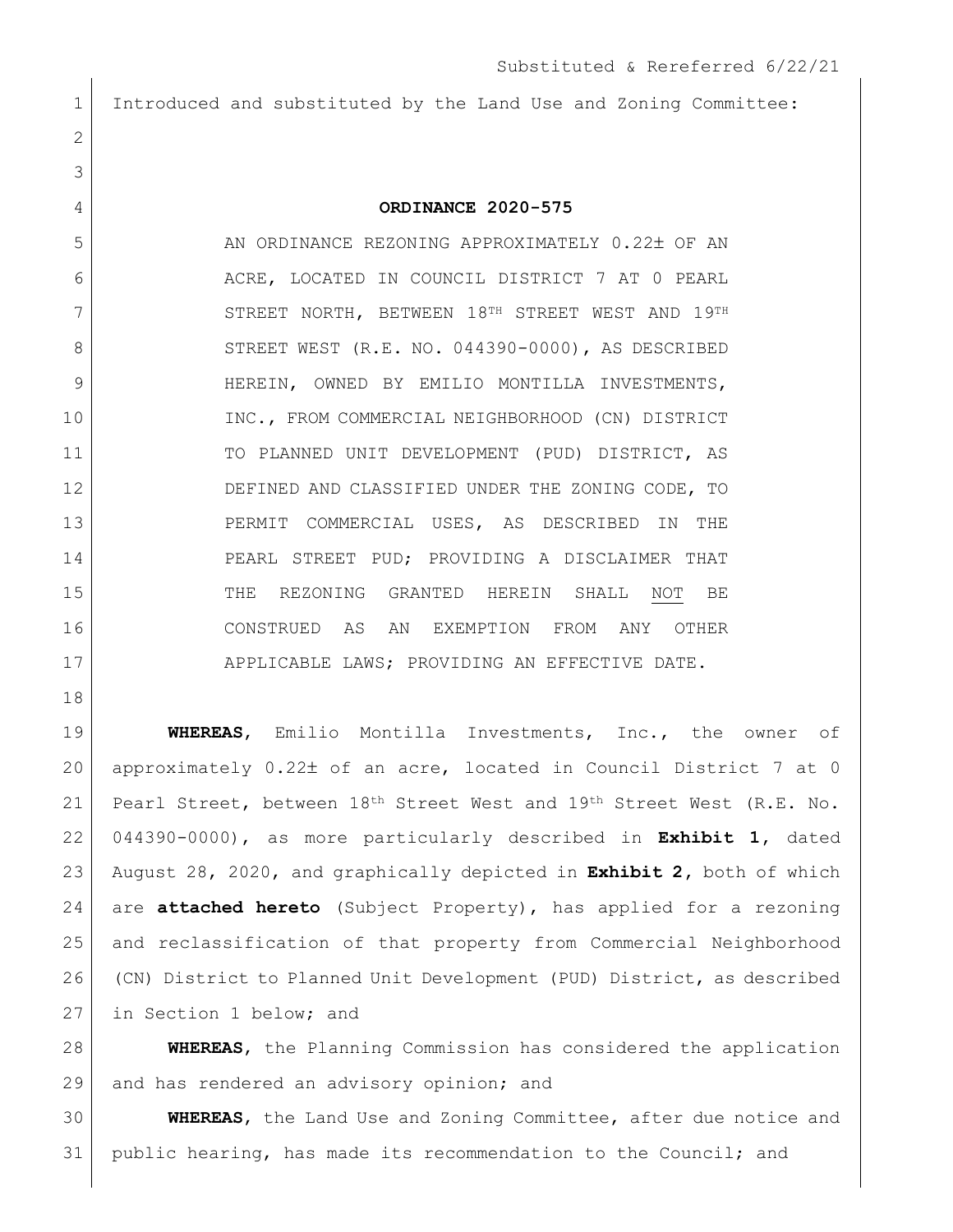## Substituted & Rereferred 6/22/21

**WHEREAS**, the Council finds that such rezoning is: (1) consistent with the *2030 Comprehensive Plan*; (2) furthers the goals, objectives and policies of the *2030 Comprehensive Plan*; and (3) is not in 4 conflict with any portion of the City's land use regulations; and

 **WHEREAS**, the Council finds the proposed rezoning does not adversely affect the orderly development of the City as embodied in the Zoning Code; will not adversely affect the health and safety of 8 | residents in the area; will not be detrimental to the natural environment or to the use or development of the adjacent properties in the general neighborhood; and will accomplish the objectives and meet the standards of Section 656.340 (Planned Unit Development) of 12 the Zoning Code; now, therefore

**BE IT ORDAINED** by the Council of the City of Jacksonville:

 **Section 1. Property Rezoned.** The Subject Property is hereby rezoned and reclassified from Commercial Neighborhood (CN) District to Planned Unit Development (PUD) District. This new PUD district shall generally permit commercial uses, and is described, shown and subject to the following documents, **attached hereto**: **Exhibit 1** – Legal Description dated August 28, 2020.

**Exhibit 2** – Subject Property Map (prepared by P&DD).

**Exhibit 3** – Written Description dated June 10, 2021.

**Exhibit 4** – Site Plan dated June 10, 2021.

 **Section 2. Owner and Description.** The Subject Property is owned by Emilio Montilla Investments, Inc., and is described in **Exhibit 1, attached hereto.** The applicant is Roy L. Mosley, 111 East 16th Street, Jacksonville, Florida 32206; (786) 663-6595.

 **Section 3. Disclaimer.** The rezoning granted herein shall **not** be construed as an exemption from any other applicable local, state, or federal laws, regulations, requirements, permits or approvals. All other applicable local, state or federal permits or approvals shall be obtained before commencement of the development

 $- 2 -$